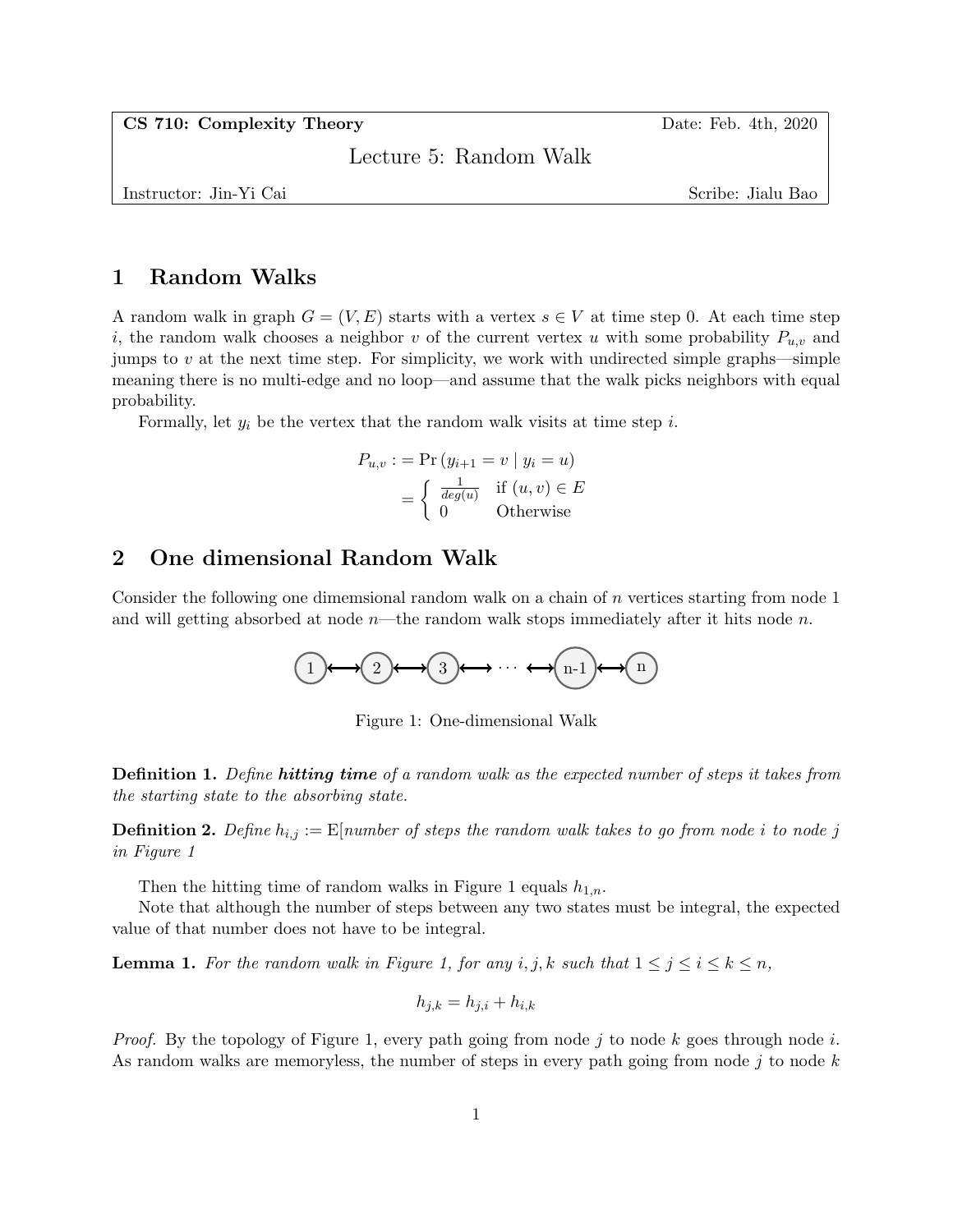is the sum of the number of steps it takes from node  $j$  to  $i$  and the number of steps it takes from node  $i$  to  $k$ . Therefore,

$$
h_{j,k} = \mathbb{E}[\# \text{ of steps to go from } j \text{ to } k]
$$
  
=  $\mathbb{E}[\# \text{ of steps to go from } j \text{ to } i + \# \text{ of steps to go from } i \text{ to } k]$   
=  $\mathbb{E}[\# \text{ of steps to go from } j \text{ to } i] + \mathbb{E}[\# \text{ of steps to go from } i \text{ to } k]$   
=  $h_{j,i} + h_{i,k}$ 

The second to the last step follows from the linearity of expectation, and the last step follows from  $\Box$ the definition of  $h_{j,i}$  and  $h_{i,k}$ .

Corollary 1. The hitting time,

$$
h_{1,n} = h_{1,2} + h_{2,n}
$$
  
=  $h_{1,2} + h_{2,3} + h_{3,n}$   
= ...  
= 
$$
\sum_{i=1}^{i=n-1} h_{i,i+1}
$$

**Corollary 2.** For the random walk in Figure 1, for any i such that  $2 \le i \le n-1$ ,

$$
h_{i-1,i+1} = h_{i-1,i} + h_{i,i+1}
$$

Lemma 2. For  $2 \le i \le n-1$ ,  $h_{i,i+1} = 1 + h_{i-1,i+1}$ , and  $h_{12} = 1$ .

Proof. Since we can only go node 2 from node 1, there is only one path from node 1 to 2 and that path has 1 step, so  $h_{1,2} = 1$ .

From node i such that  $2 \le i \le n-1$ , the random walk can either goes to  $i-1$  or  $i+1$  for the next step, each with probability  $\frac{1}{2}$ . If it goes directly to  $i + 1$ , then it reaches  $i + 1$  in 1 step. If it goes to  $i-1$ , then in expectation it takes another  $h_{i-1,i+1}$  steps after that steps to reach node  $i + 1$ . Thus,

# of steps to go from 
$$
i
$$
 to  $i + 1 = \frac{1}{2} \cdot 1 + \frac{1}{2} \cdot (1 + \# \text{ of steps to go from } i - 1 \text{ to } i + 1)$ 

Thus, by substituting it into the definition of  $h_{i,j}$ , we have

$$
h_{i,i+1} = \mathbb{E}[\# \text{ of steps to go from } i \text{ to } i+1]
$$
  
=  $\mathbb{E}[\frac{1}{2} \cdot 1 + \frac{1}{2} \cdot (1 + \# \text{ of steps to go from } i-1 \text{ to } i+1)]$   
=  $\mathbb{E}[1 + \frac{1}{2} \# \text{ of steps to go from } i-1 \text{ to } i+1)]$   
=  $1 + \frac{1}{2} \mathbb{E}[\# \text{ of steps to go from } i-1 \text{ to } i+1)]$   
=  $1 + \frac{1}{2} h_{i-1,i+1}$ 

 $\Box$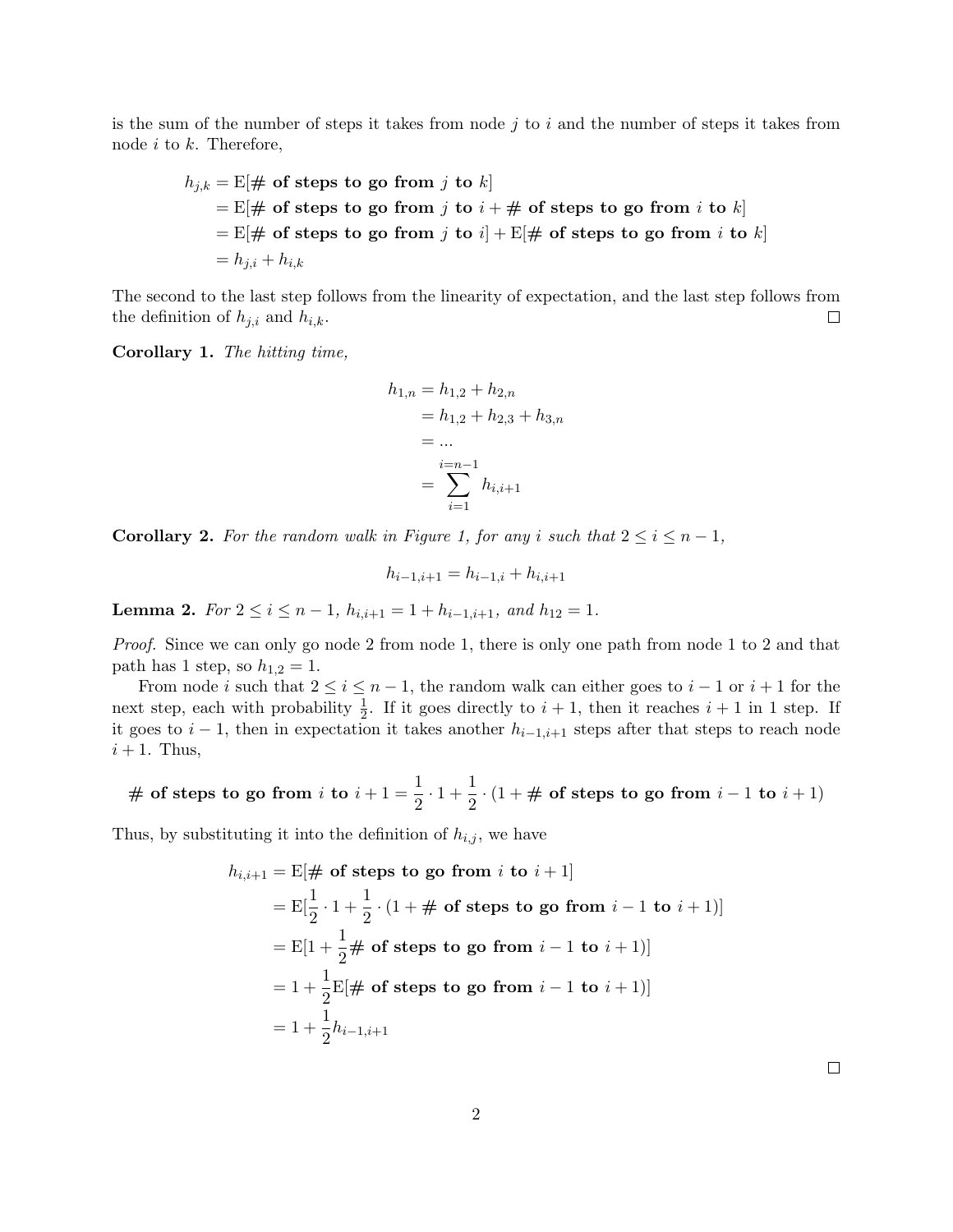**Theorem 1.** The hitting time,  $h_{1,n}$ , is  $(n-1)^2$ .

*Proof.* Substitute  $h_{i-1,i+1} = h_{i-1,i} + h_{i,i+1}$  from lemma 1 into  $h_{i,i+1} = 1 + \frac{1}{2}h_{i-1,i+1}$ , then we have,

$$
h_{i,i+1} = 1 + \frac{1}{2}(h_{i-1,i} + h_{i,i+1})
$$
\n(1)

$$
\implies h_{i,i+1} = 2 + h_{i-1,i} \tag{2}
$$

Since  $h_{1,2} = 1$ , the recurrence solves to  $h_{i,i+1} = 2i - 1$ . Substitute it into the formula given by Corollary 1, the hitting time equals

$$
h_{1,n} = \sum_{i=1}^{n-1} h_{i,i+1} = (n-1)^2
$$

 $\Box$ 

## 3 Expected number of times a walk stops visits a node

Now we consider a different problem of random walks, given a undirected graph  $G = (V, E)$  and perform the random walk as described in Section 1, then what is the expected number of times a walk visits a node i? In the following, we use  $t_i$  to denote that number and will try to calculate it.

Because node  $n$  is the absorbing node and no other node is absorbing state, the walk will eventually visits  $n$  and never steps out after that. Thus, without any computations, we can conclude that  $t_n = 1$ . Then we consider node  $n-1$ , every time the walk reaches node  $n-1$ , with probability 1  $\frac{1}{2}$ , it goes to node n, gets absorbed and never comes back; with probability  $\frac{1}{2}$ , it goes to node  $n-1$ , then either directly or after an indefinite number of steps, it comes back and stopst node  $n-1$ again, and repeat the process. Thus, the walk visits a node for only once with probability  $\frac{1}{2}$ , visits a node twice with probability  $\frac{1}{4}$ , visits a node three times with probability  $\frac{1}{8}$ ... That is

$$
t_{n-1} = \sum_{k\geq 1} k \cdot \Pr(\text{the walk visits node } n - 1 \text{ for } k \text{ times})
$$
  
=  $\frac{1}{2} \sum_{k\geq 1} k \cdot (\frac{1}{2})^{k-1} = \frac{1}{2} \left[ \sum_{k\geq 1} (x^k) \right]_{x=\frac{1}{2}}'$   
=  $\frac{1}{2} \left[ \frac{x}{1-x} \right]_{x=\frac{1}{2}}' = \frac{1}{2} \left[ \frac{1}{(1-x)^2} \right]_{x=\frac{1}{2}}$   
=  $\frac{1}{2} \left[ \frac{1}{(1-\frac{1}{2})^2} \right] = 2$ 

Alternatively, because the random walk is memoryless, every time it visits node  $n-1$ , the expected number of upcoming visits to node  $n-1$  again stays the same. Thus, if the walk visits node  $n-1$ once and then goes to node  $n-2$  at the next steps, the expected number of times of additional visits to node  $n-1$  is still  $t_{n-1}$ . Therefore, we have the recurrence  $t_{n-1} = \frac{1}{2} \times 1 + \frac{1}{2} \times (1 + t_{n-1}),$ which also gives  $t_{n-1} = 2$ .

How about  $t_i$  for the rest of nodes?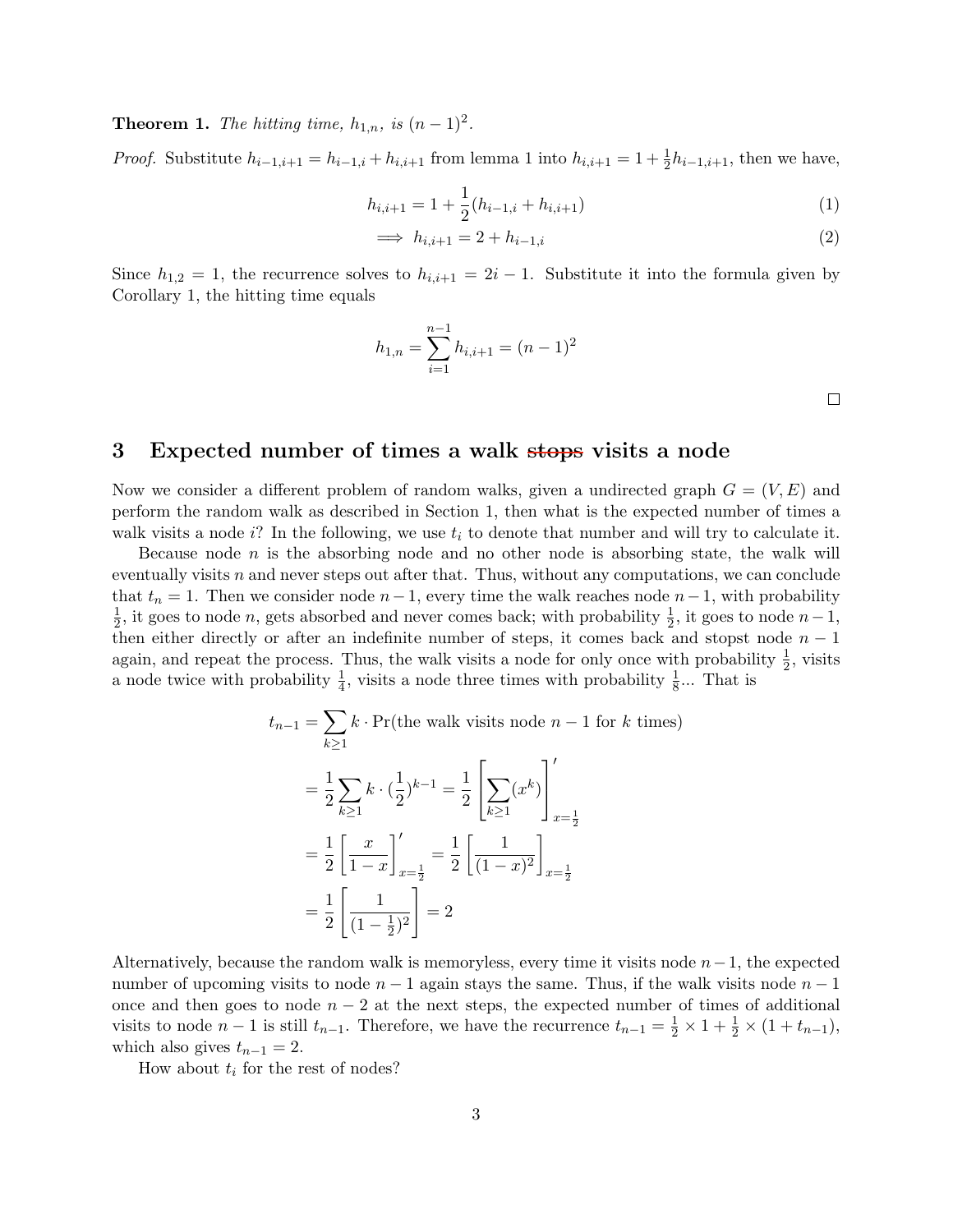**Theorem 2.** For  $3 \leq i \leq n-2$ ,  $t_i = \frac{1}{2}$  $\frac{1}{2}(t_{i-1}+t_{i+1}).$ 

Proof. We will first present the intuition and then a more rigorous proof.

Because our graph is just a single chain of nodes, for any node i such that  $3 \leq i \leq n-2$ , the walk must passes either node  $i - 1$  or node  $i + 1$  en route to other node. Meanwhile, every time the walk visits node  $i-1$ , it has  $\frac{1}{2}$  chance of going to node i the next step; and similarly, every time the walk visits node  $i + 1$ , it has  $\frac{1}{2}$  chance of visiting node i the next step. Thus, the expected number of times that the walk visits node *i* equals  $\frac{1}{2}(t_{i-1} + t_{i+1})$ .

To prove it formally, we define random variable  $W$  to be the number of steps a random walk takes from node 1 to node n, i.e., the length of time that a random walk is alive. We also define 0 − 1 random variables  $x_{j,i}$  for  $i \geq 1, j \geq 0$ ,

$$
x_{j,i} = \begin{cases} 1 & \text{if } W \ge j \text{ and } y_j = i \\ 0 & \text{Otherwise} \end{cases}
$$

 $W \geq j$  indicates that a random walk is alive at time j, which guarantees that  $y_j$  is defined.  $y_j$  is the node the random walk visited at the  $j<sup>th</sup>$  step. So by definition,  $x_{j,i} = 1$  if and only if the walk has not yet ended at the  $j<sup>t</sup>h$  step and the walk is visiting node i at  $j<sup>th</sup>$  step. Thus,

$$
t_i
$$
 = E[the number of visits to node  $i$ ] = E[ $\sum_{j\geq 0} x_{j,i}$ ]

Then, by linearity of expectation and the defintion of expected value,

$$
t_i = \sum_{j\geq 0} \mathbf{E}[x_{j,i}]
$$
  
= 
$$
\sum_{j\geq 0} \Pr[W \geq j \text{ and } y_j = i]
$$

Since the walk starts at node 1 and  $i \geq 3$ , there is no chance to visit node i in the  $0^{th}$  and  $1^{st}$  step, so

$$
\sum_{j\geq 0} \Pr[W \geq j \text{ and } y_j = i] = \sum_{j\geq 1} \Pr[W \geq j \text{ and } y_j = i] = \sum_{j\geq 2} \Pr[W \geq j \text{ and } y_j = i]
$$
(3)

Thus,

$$
t_i = \sum_{j\geq 0} \Pr[W \geq j \text{ and } y_j = i] = \sum_{j\geq 1} \Pr[W \geq j \text{ and } y_j = i]
$$
  
=  $\sum_{j\geq 1} \Pr[W \geq j \text{ and } y_{j-1} = i - 1 \text{ and } y_j = i] + \sum_{j\geq 1} \Pr[W \geq j \text{ and } y_{j-1} = i + 1 \text{ and } y_j = i]$   
=  $\sum_{j\geq 1} \Pr[W \geq j \text{ and } y_{j-1} = i - 1] \cdot \Pr[y_j = i | y_{j-1} = i - 1] + \sum_{j\geq 1} \Pr[W \geq j \text{ and } y_{j-1} = i + 1] \cdot \Pr[y_j | y_{j+1}]$   
=  $\sum_{j\geq 1} \Pr[W \geq j \text{ and } y_{j-1} = i - 1] \cdot \frac{1}{2} + \sum_{j\geq 1} \Pr[W \geq j \text{ and } y_{j-1} = i + 1] \cdot \frac{1}{2}$